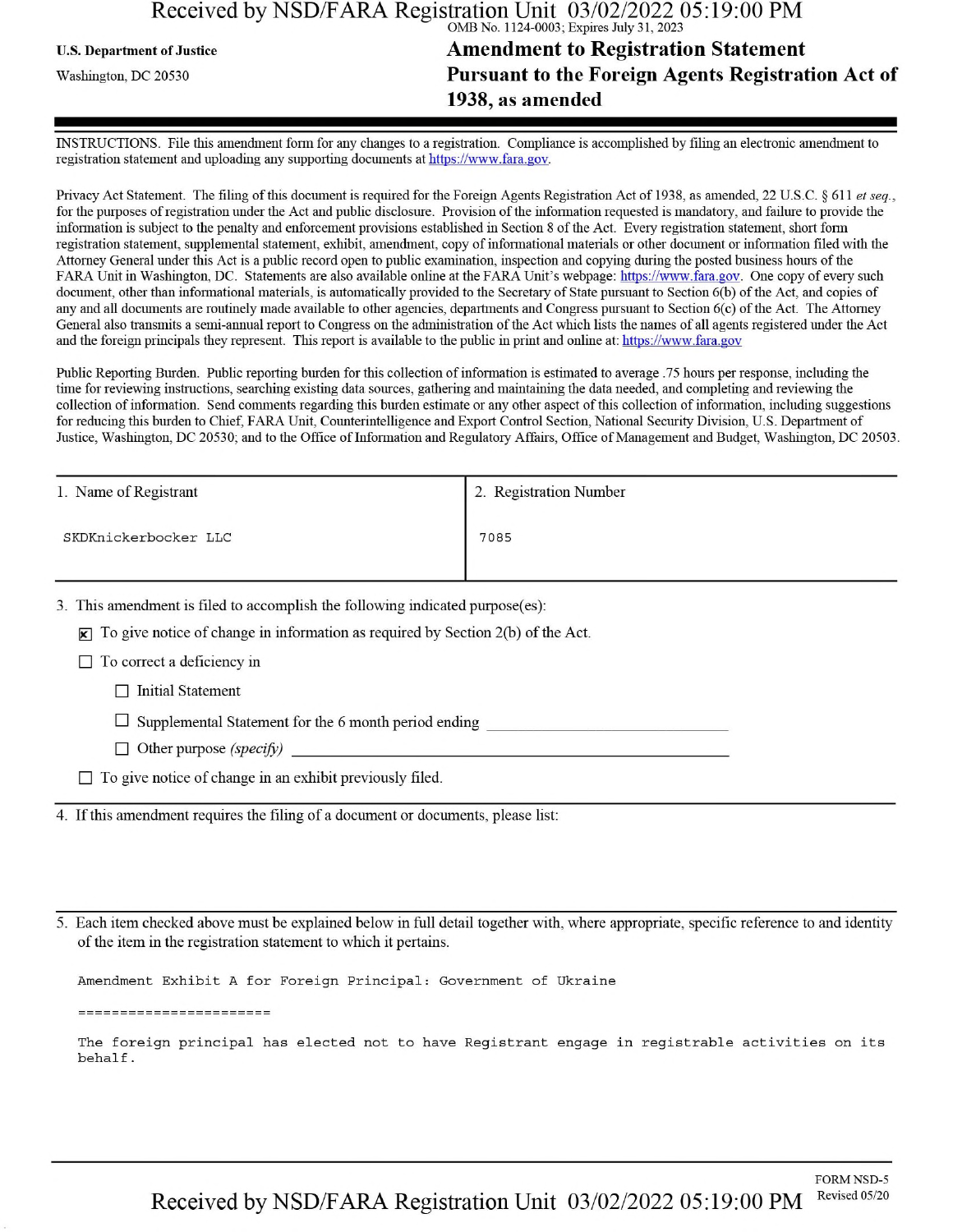## **EXECUTION**

In accordance with 28 U.S.C. § 1746, and subject to the penalties of 18 U.S.C. § 1001 and 22 U.S.C. § 618, the undersigned swears or affirms under penalty of perjury that he/she has read the information set forth in this statement filed pursuant to the Foreign Agents Registration Act of 1938, as amended, 22 U.S.C. § 611 *etseq.,* that he/she is familiar with the contents thereof, and that such contents are in their entirety true and accurate to the best of his/her knowledge and belief.

| Date       | Printed Name      | Sigma <sup>1</sup>   |
|------------|-------------------|----------------------|
| 03/02/2022 | Jacqueline Newman | /s/Jacqueline Newman |
|            |                   |                      |
|            |                   |                      |
|            |                   |                      |
|            |                   |                      |

This statement shall be signed by the individual agent, if the registrant is an individual, or by a majority of those partners, officers, directors or persons performing similar functions, if the registrant is an organizat